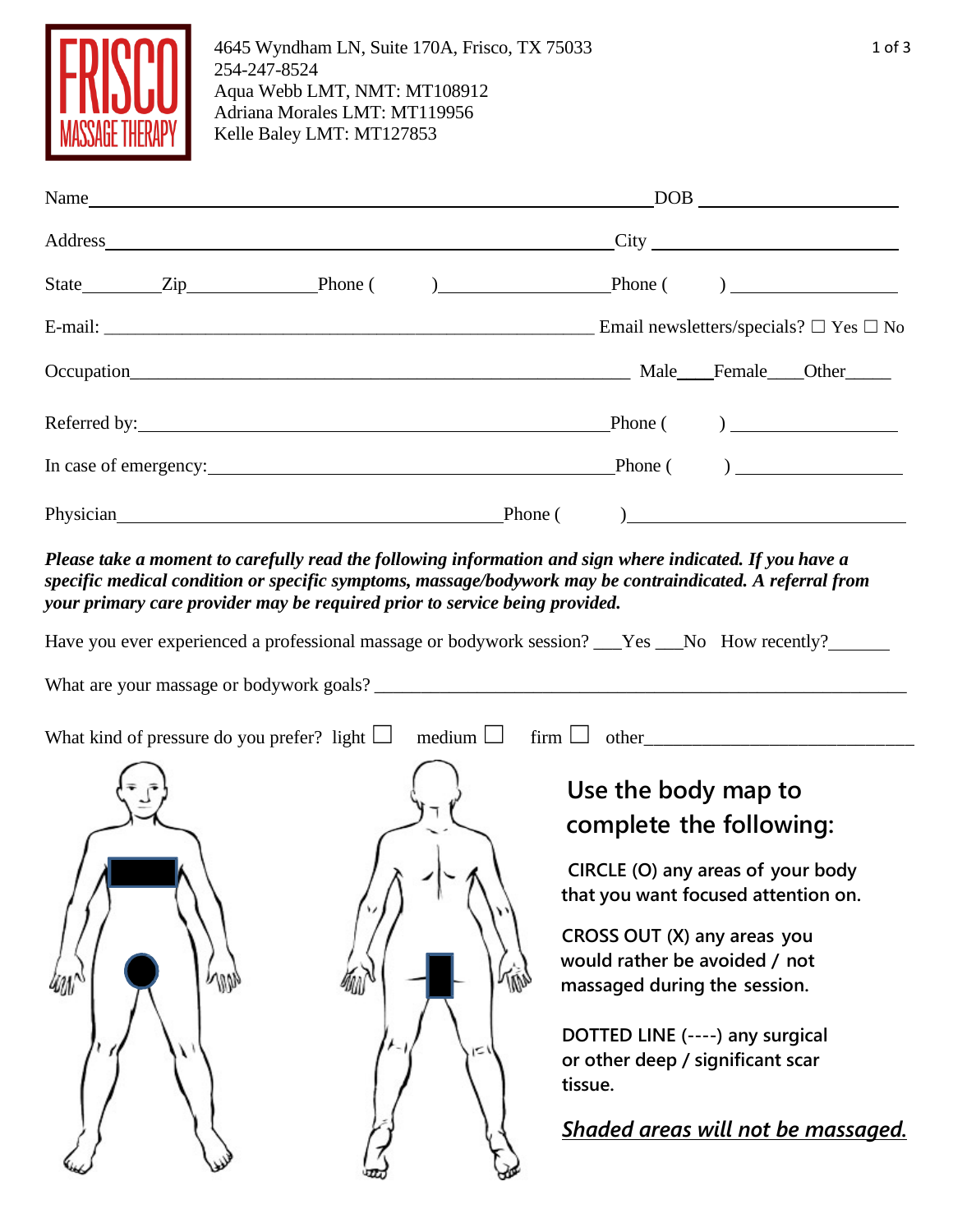| Please list any sources of personal stress (mental, emotional, or physical):<br><u>experiences</u> |                                                                                                                                    |  |  |  |
|----------------------------------------------------------------------------------------------------|------------------------------------------------------------------------------------------------------------------------------------|--|--|--|
|                                                                                                    |                                                                                                                                    |  |  |  |
|                                                                                                    |                                                                                                                                    |  |  |  |
|                                                                                                    | $\Box$ Yes $\Box$ No Do you experience frequent headaches? How many per week/month?                                                |  |  |  |
|                                                                                                    |                                                                                                                                    |  |  |  |
|                                                                                                    |                                                                                                                                    |  |  |  |
|                                                                                                    |                                                                                                                                    |  |  |  |
|                                                                                                    | $\Box$ Yes $\Box$ No Do you suffer from arthritis or joint swelling? If yes, what joints?                                          |  |  |  |
|                                                                                                    | $\Box$ Yes $\Box$ No Do you have osteoporosis?                                                                                     |  |  |  |
|                                                                                                    | $\Box$ Yes $\Box$ No Are you wearing contact lenses?                                                                               |  |  |  |
|                                                                                                    | $\Box$ Yes $\Box$ No Do you suffer from TMJ syndrome or grind/clench your teeth?                                                   |  |  |  |
|                                                                                                    |                                                                                                                                    |  |  |  |
|                                                                                                    | $\Box$ Yes $\Box$ No Do you suffer from epilepsy or seizures?                                                                      |  |  |  |
|                                                                                                    | $\Box$ Yes $\Box$ No Do you have cardiac or circulatory problems?                                                                  |  |  |  |
|                                                                                                    |                                                                                                                                    |  |  |  |
|                                                                                                    | $\Box$ Yes $\Box$ No Do you bruise easily?                                                                                         |  |  |  |
|                                                                                                    | $\Box$ Yes $\Box$ No Do you have any history of either cranial (head) or sacral (tailbone) trauma/concussion? Date of injury?      |  |  |  |
|                                                                                                    |                                                                                                                                    |  |  |  |
|                                                                                                    | $\Box$ Yes $\Box$ No Do you suffer from back pain? If yes, is it in a specific area?                                               |  |  |  |
|                                                                                                    |                                                                                                                                    |  |  |  |
|                                                                                                    |                                                                                                                                    |  |  |  |
|                                                                                                    |                                                                                                                                    |  |  |  |
|                                                                                                    | $\Box$ Yes $\Box$ No Any injuries/trauma/surgeries? List type and date of occurrence:                                              |  |  |  |
|                                                                                                    | $\Box$ Yes $\Box$ No Do you suffer from any chronic problems or have any other medical condition I should know about? Please list: |  |  |  |

\_\_\_\_\_\_\_\_\_\_\_\_\_\_\_\_\_\_\_\_\_\_\_\_\_\_\_\_\_\_\_\_\_\_\_\_\_\_\_\_\_\_\_\_\_\_\_\_\_\_\_\_\_\_\_\_\_\_\_\_\_\_\_\_\_\_\_\_\_\_\_\_\_\_\_\_\_\_\_\_\_\_\_\_\_\_\_\_\_\_\_\_\_\_\_\_\_\_\_\_\_\_\_\_\_\_\_\_\_\_\_\_\_

Please list any medications you are taking, not listed above:\_\_\_\_\_\_\_\_\_\_\_\_\_\_\_\_\_\_\_\_\_\_\_\_\_\_\_\_\_\_\_\_\_\_\_\_\_\_\_\_\_\_\_\_\_\_\_\_\_\_\_\_\_\_\_\_\_\_\_\_\_\_\_\_\_